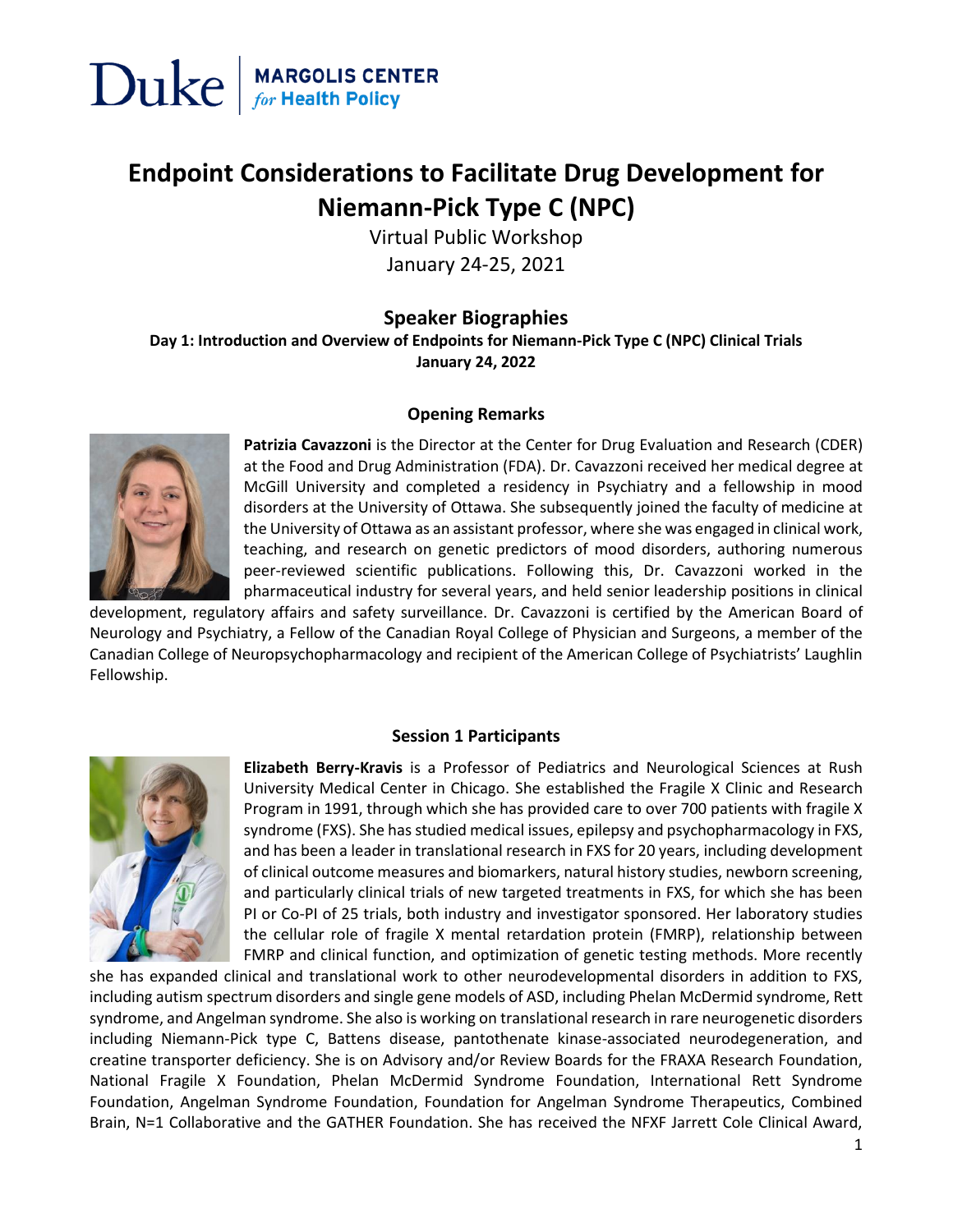FRAXA Champion Award, NFXF William and Enid Rosen Research Award, March of Dimes Jonas Salk Research Award, American Academy of Neurology Sidney Carter Award in Child Neurology, John Merck Fund Sparkplug Award and the inaugural Martha Bridge Dencla Award from the Child Neurology Society for work in cognitive disorders of children. She has been working on translation of targeted treatment with adrabetadex in NPC for 8 years, has been PI of a multi-patient multi-site expanded access program that has provided treatment to over 60 patients. She was Co-PI of the phase 2/3 adrabetadex trial and has been a co-Investigator on biomarker studies in NPC, and site PI for the Orphazyme arimoclomol EAP.



**Ebony Dashiell-Aje** is currently the Senior Director and Head of Patient Engagement and Outcomes Research in Regulatory Affairs at BioMarin. Dr. Dashiell-Aje is a leading expert in patient-centered outcome tool development, including clinical outcome assessment (COA) design and implementation; digital health technology tool development and optimization; and related study endpoint issues in regulatory science, with an emphasis in rare disease drug development. As a health outcomes researcher and methodologist, Dr. Dashiell-Aje is driven by her passion for public health and promoting patient-focused medical product development. Dr. Dashiell-Aje has notably contributed her research expertise in academic, consulting, and regulatory environments to arrive at evidence-

based solutions, to shape health policy.



**Lise Kjems**is the chief medical officer at Cyclo Therapeutics. She brings more than 20 years of experience in life sciences, academia, biotech and large pharmaceutical industry and, more recently, as Vice President, Head of Clinical Development at Albireo Pharmaceutical, where she led their phase 3 program in progressive familial intrahepatic cholestasis (PFIC) to successful completion and approval by the FDA and EMA and was responsible for the clinical portfolio and co-lead the R&D team. Prior Albireo Pharma, she led and contributed to several pre-IND to late-stage development programs in Cardiometabolic, Diabetes,

Rare Diseases, Special Lipid Metabolism, Inflammation, Endocrinology and Oncology. She has been part of building out translational medicine and drug evaluation organizations, and brings extensive global experience in the end-to-end drug process. Lise has an M.D. and a Ph.D. from the University of Copenhagen.



**Naomi Knoble** is a reviewer in the Division of Clinical Outcome Assessment (DCOA), Office of New Drugs (OND), Center for Drug Evaluation Research (CDER), with the US Food and Drug Administration (FDA) focused on reviewing pediatric rare disease programs. Dr. Knoble is a clinical outcome assessment measurement expert and psychologist specializing in pediatric neuropsychology. She has a MEd in Couples and Family Therapy, MS and PhD in Counseling Psychology from the University of Oregon. Her clinical training included Autism and neurodevelopmental disorders with the Oregon Health & Science

University (OHSU) and pediatric neuropsychology with the University of Minnesota Medical School including rare diseases (i.e., MPS disorders), pediatric oncology, organ transplantation, fetal alcohol spectrum disorder, and other neurodevelopmental conditions. Prior to joining FDA, Dr. Knoble was a research scientist and global healthcare consultant specializing in patient-centered outcomes and measurement. She has served as principal investigator of multiple global research studies in COA endpoint development and post-marketing evidence generation across a wide range of indications. She serves as FDA's liaison to C-Path's newly launched Rare Disease Clinical Outcome Assessment Consortium. Dr. Knoble's current regulatory research focuses on score development and interpretation for neurodevelopmental tests for children with disabilities.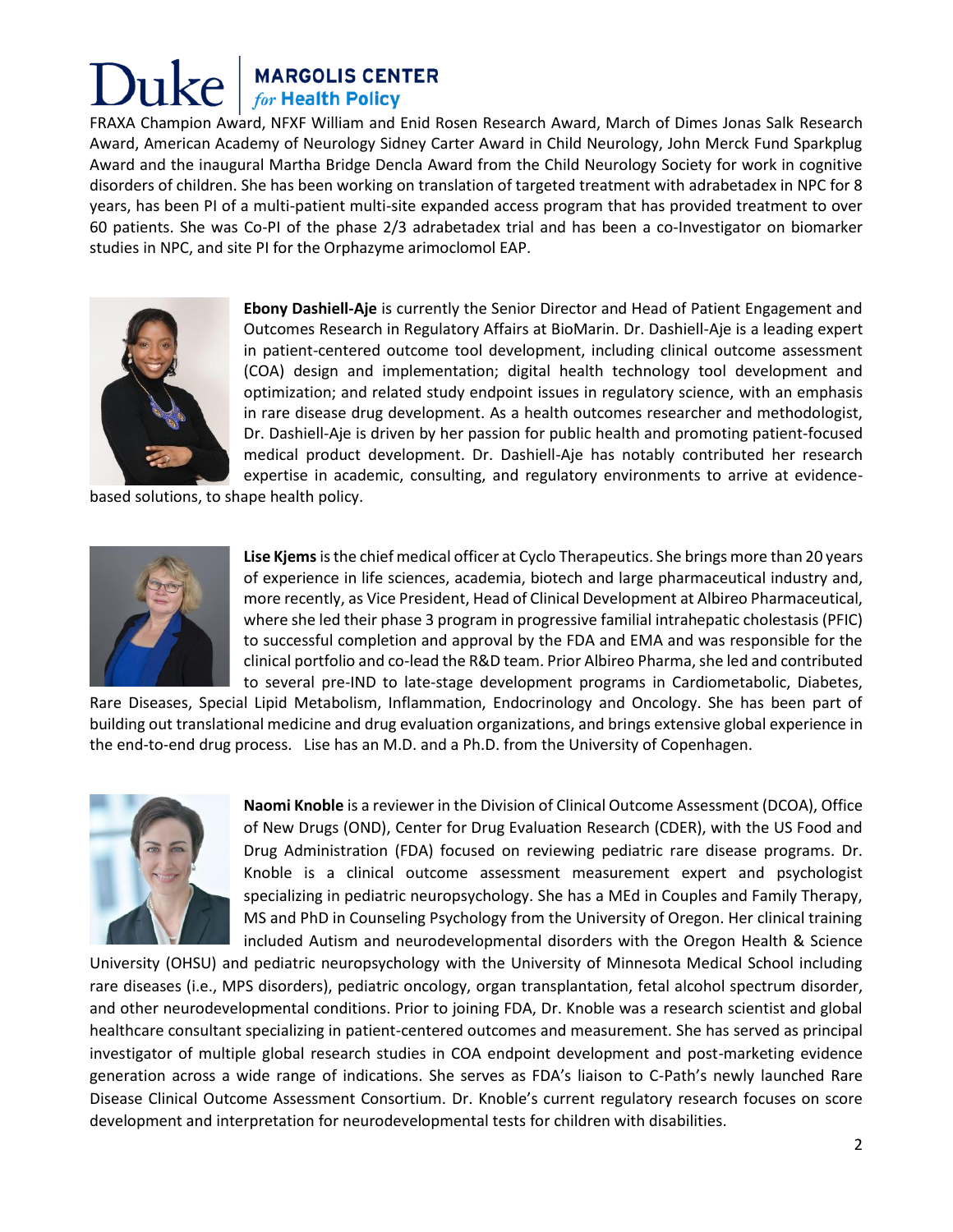

**Philip Marella** is a founding trustee of Dana's Angels Research Trust, a 501(c)(3) public charity directed toward funding medical research, medical education, or medical or hospital care for the treatment or cure of Niemann-Pick type C disease (NPC) or other similar genetic diseases. Phil and his wife Andrea live in Greenwich, Connecticut. Two of their four children, Dana and Andrew, were diagnosed with NPC. Sadly, Dana passed away

at the age of 19 in 2013, but Andrew at age 22 is doing much better because of experimental medications DART has help to bring forward for patients.

Professionally, Phil is President of Green Light Worldwide Media, Inc., a content management and development company founded in 2000. Phil has almost 30 years of experience with Fortune 100, early stage development, and start-up companies in media and finance. Before joining Green Light, Phil was the Executive Vice President of Business Affairs and General Counsel for Microcast, Inc., at the time the world's largest capacity video streaming provider in the World. Prior to Microcast, Mr. Marella was the Senior Vice President, Legal and Business Affairs for Worldvision Enterprises, Inc., the global marketing and distribution subsidiary of Spelling Entertainment. Phil has a law degree from Fordham University School of Law and a Bachelor of Science degree with Special Attainments in Commerce from Washington and Lee University.



**Forbes D. Porter** received his degrees from Washington University in St. Louis and subsequently trained in Pediatrics and Genetics at St. Louis Children's Hospital. He is board certified in Pediatrics and Clinical Genetics. Dr. Porter came to the NIH in 1993 as a postdoctoral fellow in Dr. Heiner Westphal's laboratory and subsequently formed his own research laboratory in the Heritable Disorders Branch of NICHD. Dr. Porter's research at the NIH has been focused on understanding pathophysiological processes underlying human genetic disorders in order to develop and test therapeutic interventions.

Dr. Porter served as the Program Head for the Program on Pediatric Developmental Endocrinology and Genetics from 2011 through 2015. Dr. Porter has been the Director of

the NICHD Molecular Genomics Core and NICHD Clinical Director since 2010. He has also served as the NCATS Clinical Director since 2015. Dr. Porter serves on multiple medical/scientific advisory boards corresponding to the rare disorders studied by his section. Dr. Porter was elected to the Association of American Physicians in 2019.

#### **Session 2 Participants**



**Kiera Berggren** is a research speech-language pathologist (SLP) in the Department of Neurology at Virginia Commonwealth University and a current doctoral student at James Madison University. Prior to working as an SLP, she had trained as a chemist and worked as a research technician in several different labs. She started her second career as an SLP in rehabilitation for individuals with acquired neurological injuries such as stroke and traumatic brain injury. She quickly discovered a passion for working with people with neurodegenerative diseases and currently provides swallow, communication, and cognitive support to patients and families in multidisciplinary clinics for ALS and the MDA. Marrying her current career and her research background has allowed her to also be active in research in several neuromuscular diseases including myotonic dystrophy, FSHD,

ALS, and others where she has been looking at orofacial strength, swallow function, and changes in speech. Her doctoral studies are focused on quantification of swallow function in neuromuscular disease.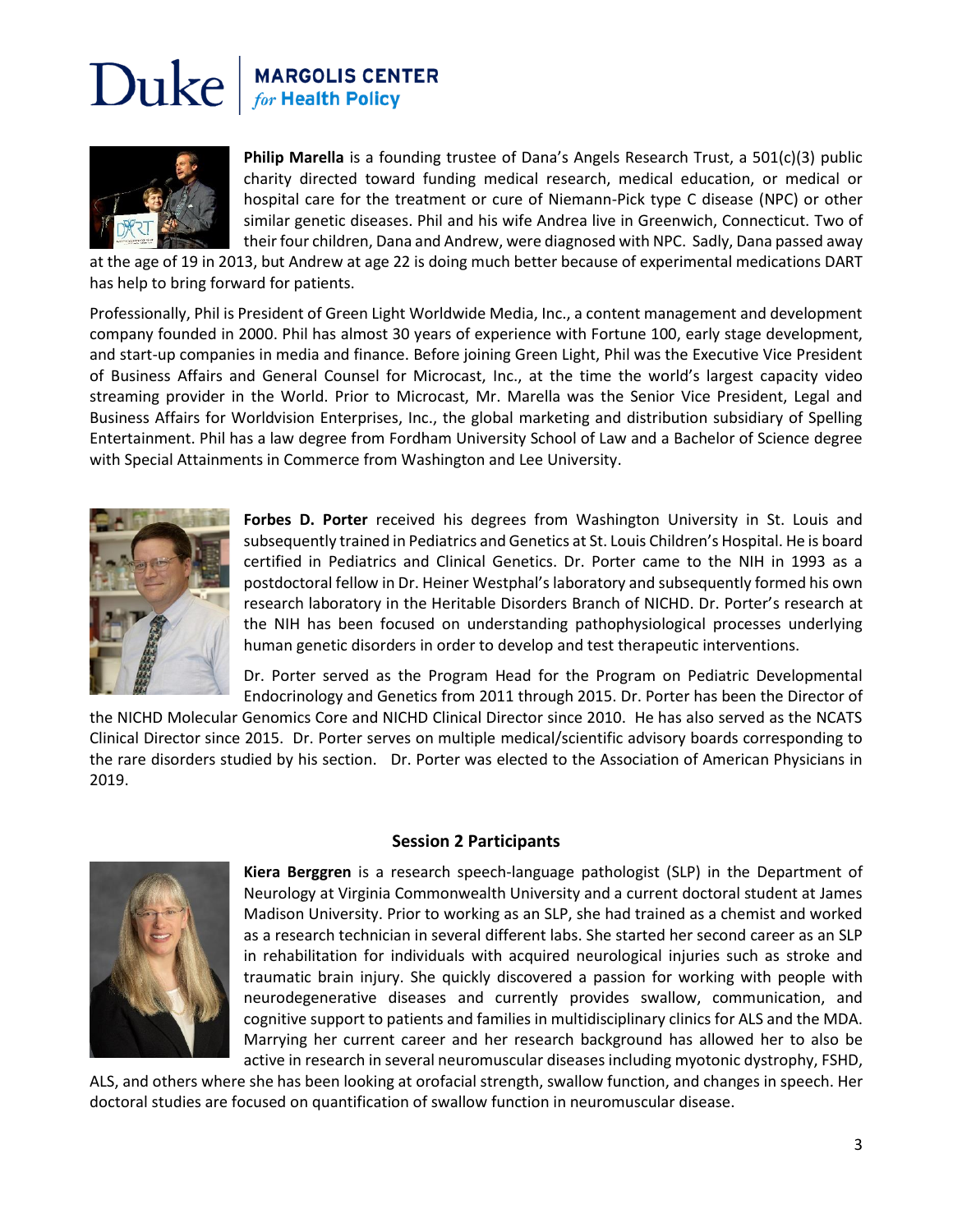

**Diana Bohm** is a speech-language pathologist with over 15 years of hospital-based experience specializing in assessment and treatment of pediatric feeding and swallowing disorders. She currently works at Northwestern Medicine Central DuPage Hospital located in the Chicago-land area where she provides assessment and treatment services to pediatric patients and their families as part of a multidisciplinary Feeding Clinic offered in collaboration with Ann & Robert H. Lurie Children's Hospital. Other responsibilities include inpatient treatment in the NICU, PICU, conduction of videoflouroscopic swallow studies and participation in clinical research studies. She has provided continuing education via pediatric feeding/swallowing presentations in the Midwest, co-authored a feeding chapter in the CALM Baby Method book, and she was recently awarded the Tom Williams

Award for Clinical Excellence (2021). Areas of specialized expertise include infants/children with oropharyngeal dysphagia, feeding aversions and NG or G-tube dependence.



**Barbara Lazarus** isthe mother of two sons with adult-onset NPC who were diagnosed four years ago. She resides in Connecticut along with her husband and sons. Barbara is a Speech-Language Pathologist by training with a background in rehabilitative medicine and the educational setting and has worked primarily with the early pediatric population. She is currently semi-retired, continuing to work part-time in diagnostics and providing supervision within a private practice.



**Beth Solomon** is the Lead Senior Speech Language Pathologist of the Speech Language Pathology Section of the Rehabilitation Medicine Department at the NIH Clinical Center. She earned her undergraduate degrees at the University of Massachusetts in Communication Disorders and Elementary Education and her Master's degree in Speech Language Pathology at Columbia University in New York. She did her fellowship training at the Memorial Sloan Kettering Cancer Center in New York and subsequently earned her Certificate of Clinical Competency from the American Speech Language and Hearing Association.

Her clinical practice and primary areas of interests include the assessment and management of oral motor and swallowing of medically complex infants and children, rehabilitation of speech and swallowing in head and neck cancer, treatment of voice disorders and craniofacial anomalies.

She is currently involved in a host of research protocols investigating phenotypic expressions of Niemen Pick Disease, Neurofibromatosis Type I, Smith Lemli Opitz Syndrome, and Smith Mavens Syndrome, Neonatal Onset Multisystem Inflammatory Disease and Kennedy's Disease. Additionally, she is investigating other speech and swallowing treatment outcomes in myositis disease and aphasia. Beth currently is collaborating with many of the NIH institutes including National Institutes of Child Health and Development, National Cancer Institutes, National Institute of Neurological Diseases and Stroke and National Institutes of Arthritis and Musculoskeletal and Skin Diseases.

Ms. Solomon has been recognized as an Infant and Toddler Specialist by the Governor's Office for Children, Youth and Families in the State of Maryland. She has been appointed the Speech Language Pathology Liaison to the Public Health Service and United States Surgeon General's Office for five consecutive terms of office. She received the National Institutes of Health Directors Award in 1998 for her clinical practice and research in head and neck cancer and in 2005 for teaching, training and leadership in developing, implementing and evaluating a tracheostomy care project to improve patient care and staff competencies.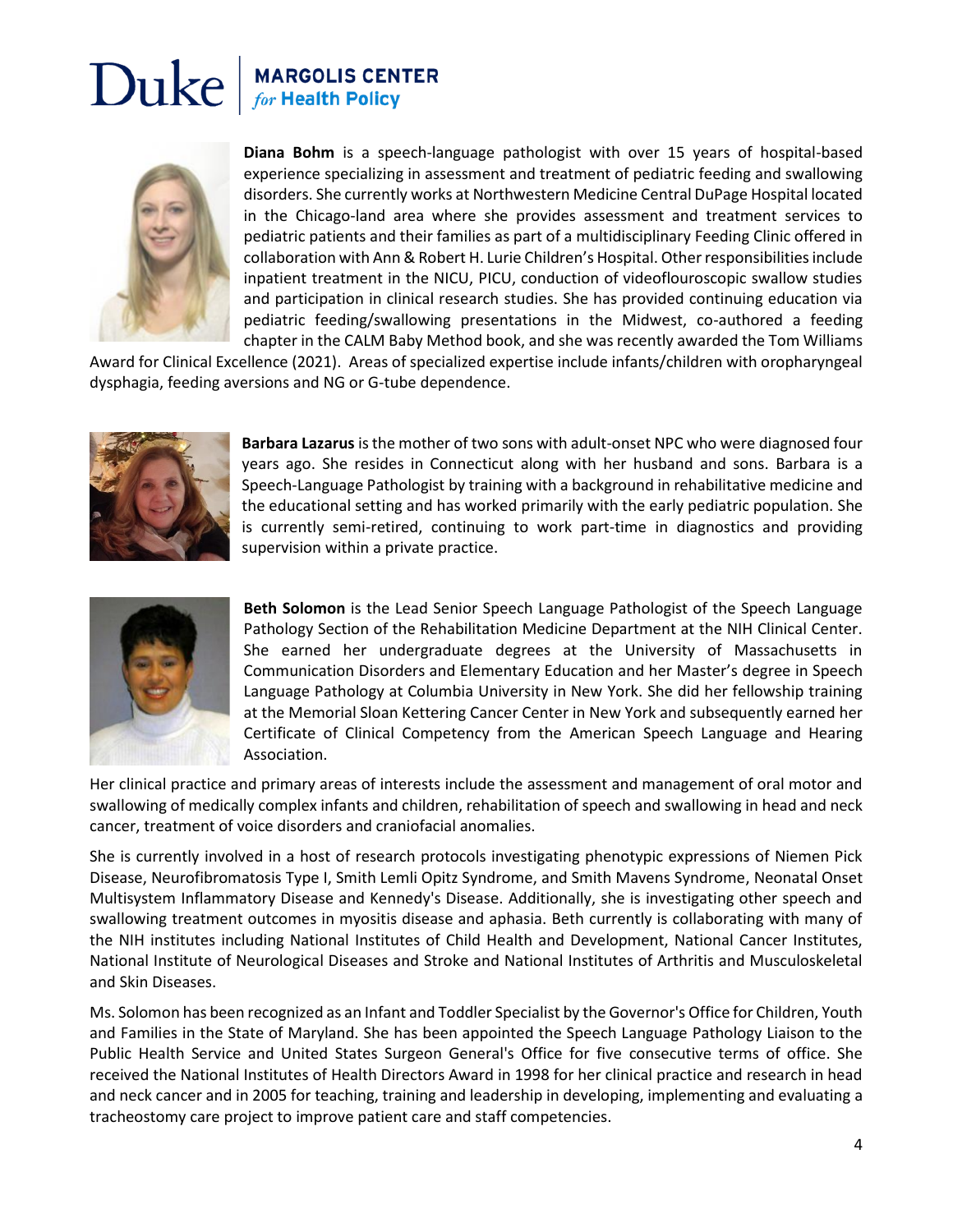

**Dina Zand** received both her undergraduate and medical degrees from Northwestern University. She completed a residency in Pediatrics at St. Louis Children's Hospital (SLCH) and was on faculty at SLCH as a pediatric hospitalist prior to completion of fellowship training in Clinical Genetics at the Children's Hospital of Philadelphia. Prior to joining the FDA in the Division of Rare Disease and Medical Genetics, she was an Assistant Professor at Children's National Medical Center in the Division of Genetics and Metabolism.

#### **Session 3 Participants**



**Emily Freilich** is an Acting Associate Director of Therapeutic Review for the Division of Neurology 1 in the Office of New Drugs in FDA's Center for Drug Evaluation and Research. Dr. Freilich is a board-certified pediatric neurologist. Dr. Freilich graduated from Duke University with a Bachelor of Science degree in Biology and received her medical degree from Rutgers-New Jersey Medical School. She completed her pediatric residency and child neurology training at Children's National Health System in Washington, D.C. Prior to joining FDA, Dr. Freilich worked at Children's National Health System and the Pediatric Specialists of Virginia, where she was a general child neurologist with special interest in rare pediatric epilepsies and served as co-director of the Tuberous Sclerosis Clinic. Dr. Freilich was on the medical staff at Children's National and Inova Fairfax Hospitals and was

an Assistant Professor of Pediatrics and Neurology at George Washington University School of Medicine, where she was involved in the education of medical students, pediatric residents, and neurology fellows. She joined the Division of Neurology Products at FDA in 2016, where she has worked as a clinical reviewer and team leader in the areas of epilepsy, migraine, neuromuscular, and rare neurologic disorders.



**Eric Marsh** received his Medical Degree at New York University School of Medicine, as well as PhD in physiology and neuroscience at NYU Sackler School of Biomedical Sciences. He then completed his Internship and pediatric residency at NYU. He moved to CHOP for a Child Neurology residency where he stayed for fellowship in clinical neurophysiology and also completed a post-doctoral fellowship, followed by being hired as faculty at Perelman School of medicine in the Departments of Neurology and Pediatrics. He is now an associate professor of neurology at University of Pennsylvania Perelman School of Medicine and CHOP, Clinical Director of Penn Orphan Disease Center, and Director of the

CHOP Rett and Related disorders clinic.

Dr. Marsh has particular clinical interests in developmental epilepsies, neurodevelopmental disorders, and cortical malformations. His research has focused strongly on the impact of intraneuronal development and altered excitability on epilepsy, analyzing intracranial EEG recordings to better localize the epileptic zone and network, and performing natural history and electrophysiological biomarker studies. He has also been involved in a number of clinical trials for children with the DEEs, including Dravet, LGS, and Rett syndrome.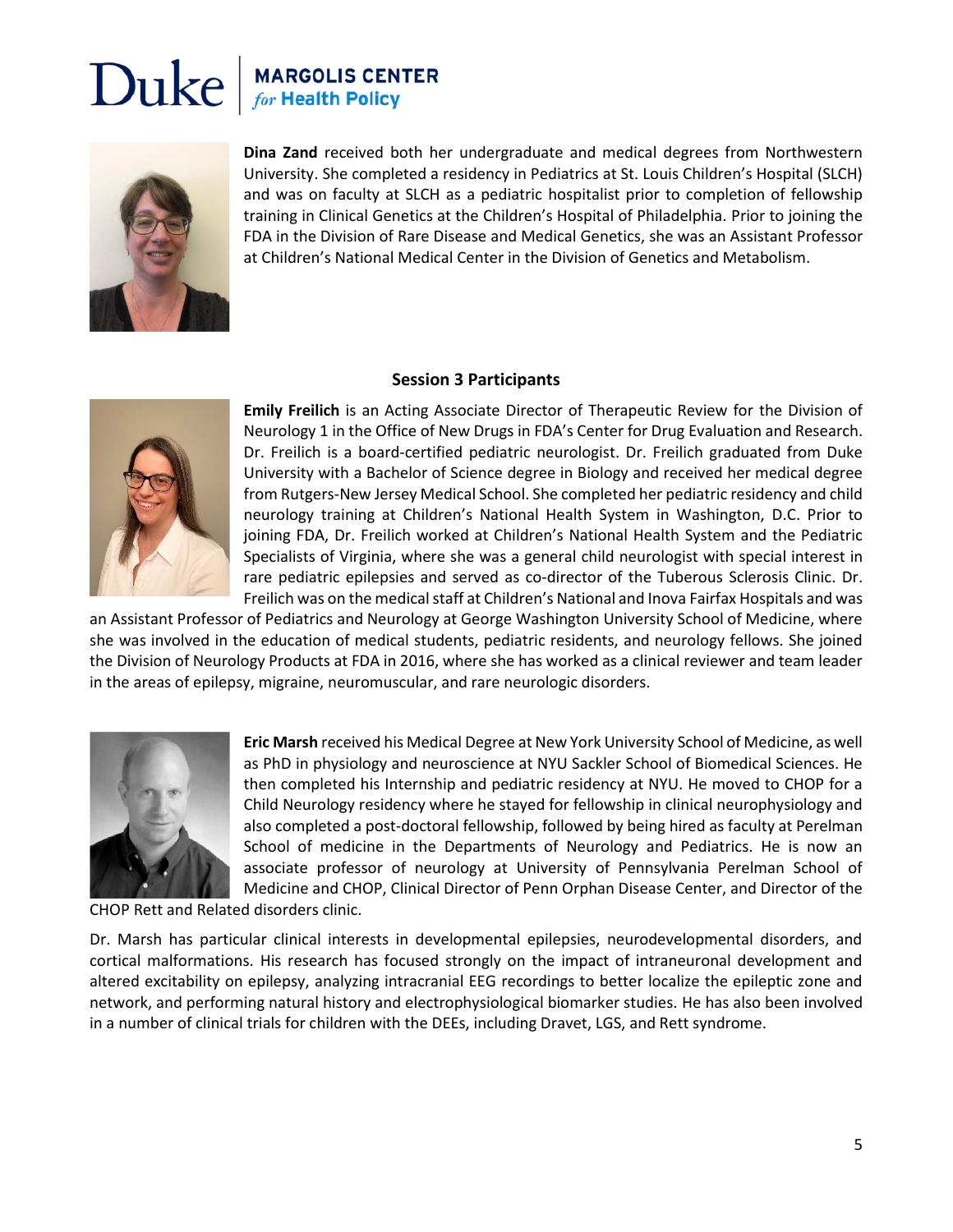

**Sara McGlocklin** is the mother of six-year-old Marian, who is fighting Niemann-Pick type C. Marian was the youngest patient to access an experimental medication in 2017, when she was 19 months old. Sara is the founder of Hope for Marian Foundation which is leading the Save Our Medicine and Don't Give Up On NPC campaigns alongside families and patients with NPC. Sara and other mothers came together early last year when faced with the news that the experimental medicine their children needed, and have used for many years, would be taken away. Their advocacy efforts brought national attention to the issue. Recently, this group, in collaboration with Representatives Lesko and Representative Sewell, organized a Capitol Hill briefing to educate Members of Congress about the urgent needs in the NPC community to save access to existing medications. Sara

has also shared Marian's story on The Doctors TV show, The Dr. Oz show, Scary Mommy, Daily Mail, Redbook, ABCNews.com and Today.com. Sara is a licensed attorney in California specializing in child welfare and advocacy and worked for Children's Law Center of California for several years before taking time off from practicing law to focus on rare disease advocacy for Niemann Pick Type C. Sara lives with her husband and three children in Los Angeles County



**Marc Patterson** was born and educated in Australia, and trained in neurology, child neurology and neurometabolic disease at the University of Queensland in Australia, at Mayo Clinic, and at NINDS/NIH, the last mentioned under the guidance of Roscoe Brady, MD. He is currently Professor of Neurology, Pediatrics and Medical Genetics. He was Director of the Child Neurology Training program at Mayo 2008-2016), and Chair of the Division of Child and Adolescent Neurology (2008-2017) (Mayo Clinic administrative positions are term-limited). Dr Patterson had previously served as Professor and Director of Pediatric Neurology at Columbia University in New York (2001-2007). He has served as a member of the Neurology Topic Advisory Group for revision of the ICD-10 of the World

Health Organization, the Committee on Adverse Effects of Vaccines for the Institute of Medicine, and leads the Education Core of the NIH-funded Lysosomal Disease Network.

He has served in a number of positions in the Child Neurology Society, American Academy of Neurology, American Board of Psychiatry and Neurology and American Neurological Association. Dr Patterson has served on the editorial board of Neurology, on the oversight committee of Annals of Neurology and is currently an Editor for the Journal of Inherited Metabolic Disease, and its sister Journal JIMD Reports. He became Editor-in Chief of the Journal of Child Neurology on January 1<sup>st</sup>, 2014, and subsequently Editor-in-Chief of its open-access sister journal, Child Neurology Open.

His research and practice have focused on rare diseases in children, including multiple sclerosis and neurometabolic disorders in general, with special interests in Niemann-Pick disease, type C (NPC), other lysosomal diseases (including glycoproteinoses), mitochondrial cytopathies and congenital disorders of glycosylation, areas in which he has published more than 240 peer-reviewed papers and book chapters. He has presented widely through the United States and internationally, both to professional and lay organizations. He serves on the scientific advisory boards of several rare disease foundations. Dr Patterson has received funding support from NIH, industry and private foundations.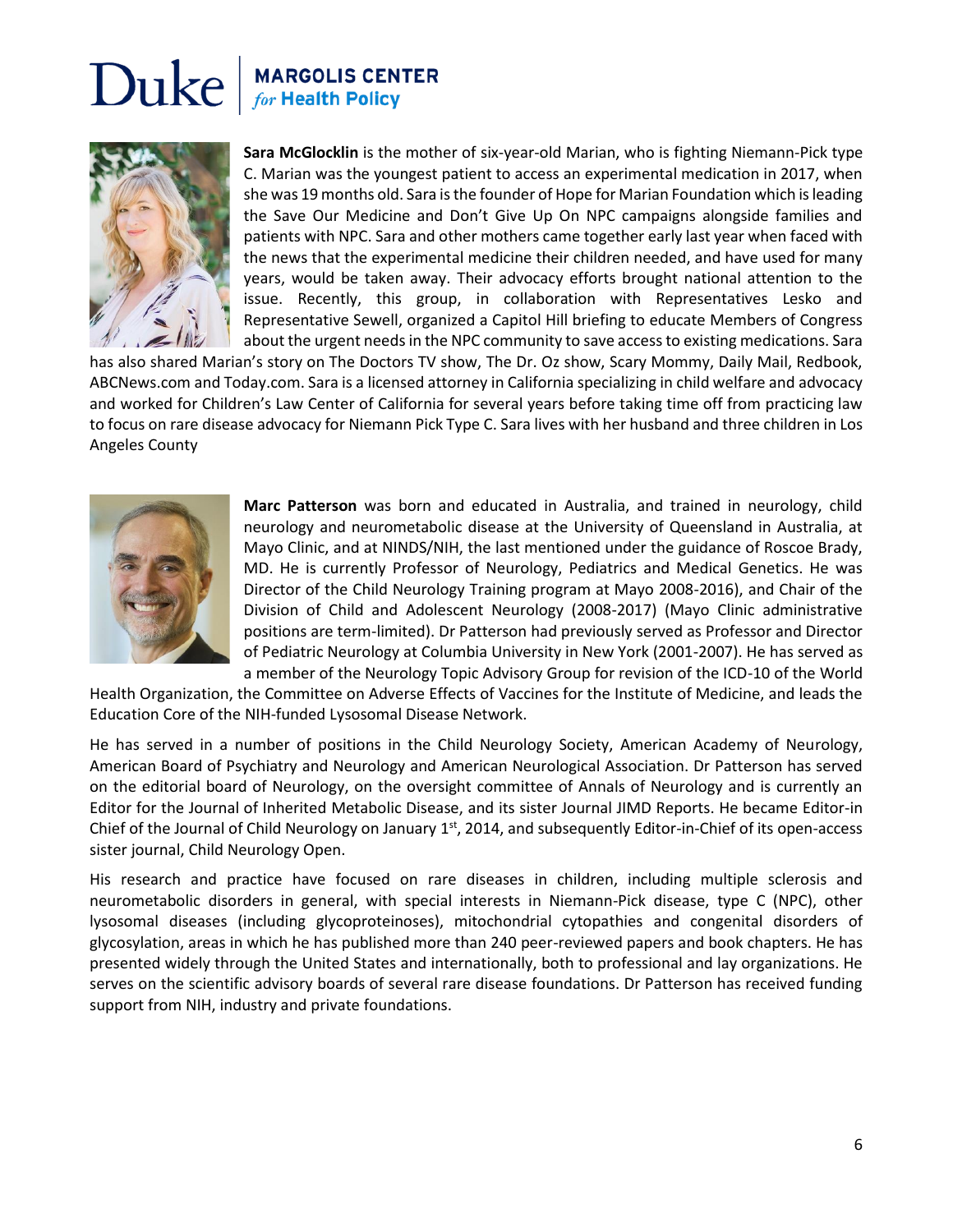

**Dawn Phillips** is the Director of Clinical Outcomes Research at REGENXBIO Inc. Dr Phillips received her doctorate in Human Movement Science from UNC Chapel Hill with a focus on motor learning, motor control and principles of outcome measurement. She was a fellow in the Leadership Education in Neurodevelopmental Disabilities (LEND) program and completed a certificate in Core Public Health Concepts. Dr Phillips also has a MSc in Human Movement Science with a focus on Infant and Family Studies and a BSc in Physical Therapy. She has been working in in rare disease clinical research for 20 years with a

focus on research design and endpoint development, qualitative research, concept elicitation and validation, site training, data analysis and regulatory submission and engagement. She also was an assistant professor at UNC Chapel Hill with a course instruction focus on evidence-based medicine and pediatric outcomes. Dr Phillips's work has appeared in multiple journals including *Molecular Genetics and Metabolism, Neuromuscular Disorders, Value in Health, Human Gene Therapy, and the Journal of Pediatric Rehabilitation Medicine.*



**Kevin Weinfurt** is Professor and Vice Chair of Research in the Department of Population Health Sciences at Duke University Medical Center and a faculty member of the Duke Clinical Research Institute. Dr. Weinfurt is also a Professor of Psychology and Neuroscience, Professor of Psychiatry and Behavioral Sciences, Professor of Biostatistics and Bioinformatics, and a Faculty Associate of the Trent Center for the Study of Medical Humanities and Bioethics. Dr. Weinfurt co-directs the Center for Health Measurement in the Duke University School of Medicine. Currently, Dr. Weinfurt is working part-time as a Special Governmental Employee with the U.S. Food and Drug Administration in the Office of Biostatistics, developing guidance for the Patient-Focused Drug Development initiative. Dr. Weinfurt received his PhD in psychology at Georgetown University and did graduate

work in the history of science and philosophy of mind at Linacre College, Oxford.

Dr. Weinfurt conducts research on measuring patient-reported outcomes, research ethics, and the psychology of medical decision making. Currently, Dr. Weinfurt is co-PI of the coordinating center for the NIH Health Systems Research Collaboratory, dedicated to improving understanding of how to conduct pragmatic clinical trials. Within the NIH Collaboratory, he has led or co-led work on bioethics, patient-reported outcomes, and dissemination of lessons learned. He served on the Board of Directors for the International Society of Quality of Life Research and a member of the Patient-Centered Outcomes Research Institute's Clinical Trials Advisory Panel. As an educator, Dr. Weinfurt co-directs Duke's masters-level Clinical Research Training Program and has taught undergraduate and graduate courses in bioethics, health measurement, psychology, and research methods.

#### **Moderators**



**Mark McClellan** is the Robert J. Margolis, M.D., Professor of Business, Medicine and Policy and Director of the Duke-Margolis Center for Health Policy. Dr. McClellan is a doctor and an economist who has addressed a wide range of strategies and policy reforms to improve health care, including payment reform to promote better outcomes and lower costs, methods for development and use of real-world evidence, and strategies for more effective biomedical innovation. Before coming to Duke, he served as a Senior Fellow in Economic Studies at the Brookings Institution, where he was Director of the Health Care Innovation and Value Initiatives and led the Richard Merkin Initiative on Payment Reform and Clinical Leadership. He also has a highly distinguished record in public service and academic research. An independent director on the boards of Johnson & Johnson, Cigna,